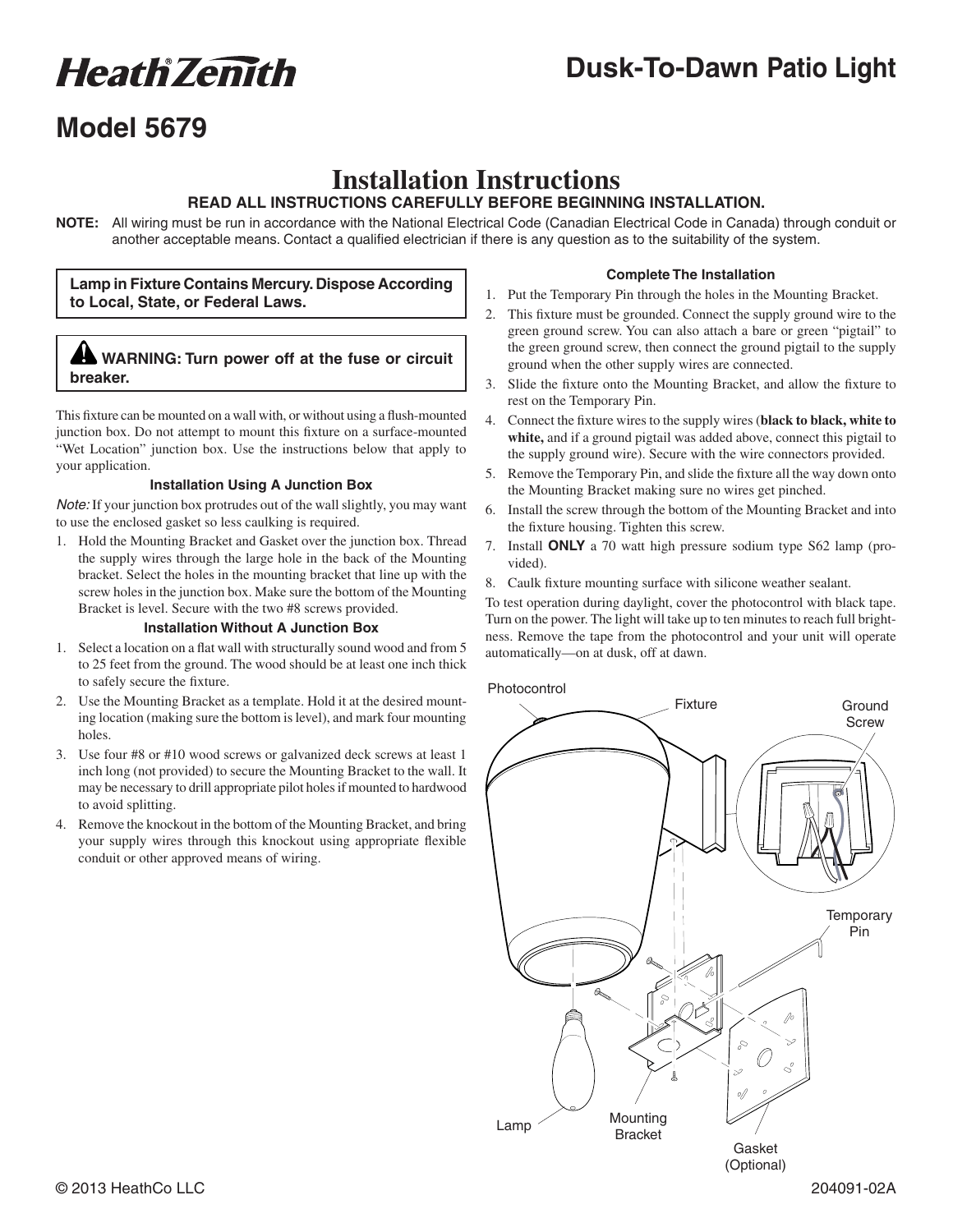# **Ballast Assembly Replacement Instructions**

**Ballast assembly can be replaced without the cutting of any wires. Use of a qualified electrician is recommended.**

### **WARNING: Turn power off at the fuse or circuit breaker.**

- 1. Remove plastic cover.
- 2. Remove bulb.
- 3. Remove five screws attaching reflector to fixture housing.
- 4. Label wires according to wiring diagram.
- 5. Remove wire nuts from wires. Retain wire nuts to connect replacement ballast assembly.
- 6. Remove two screws and lock washers holding ignitor and ballast in place.

**CAUTION: Ballast is held in place by ignitor. Carefully remove the ignitor and the ballast together to avoid personal injury in case the ballast slides out of unit.**

- 7. Dispose of used ballast assembly.
- 8. Connect the replacement ballast assembly following steps 1 through 7 in reverse order.



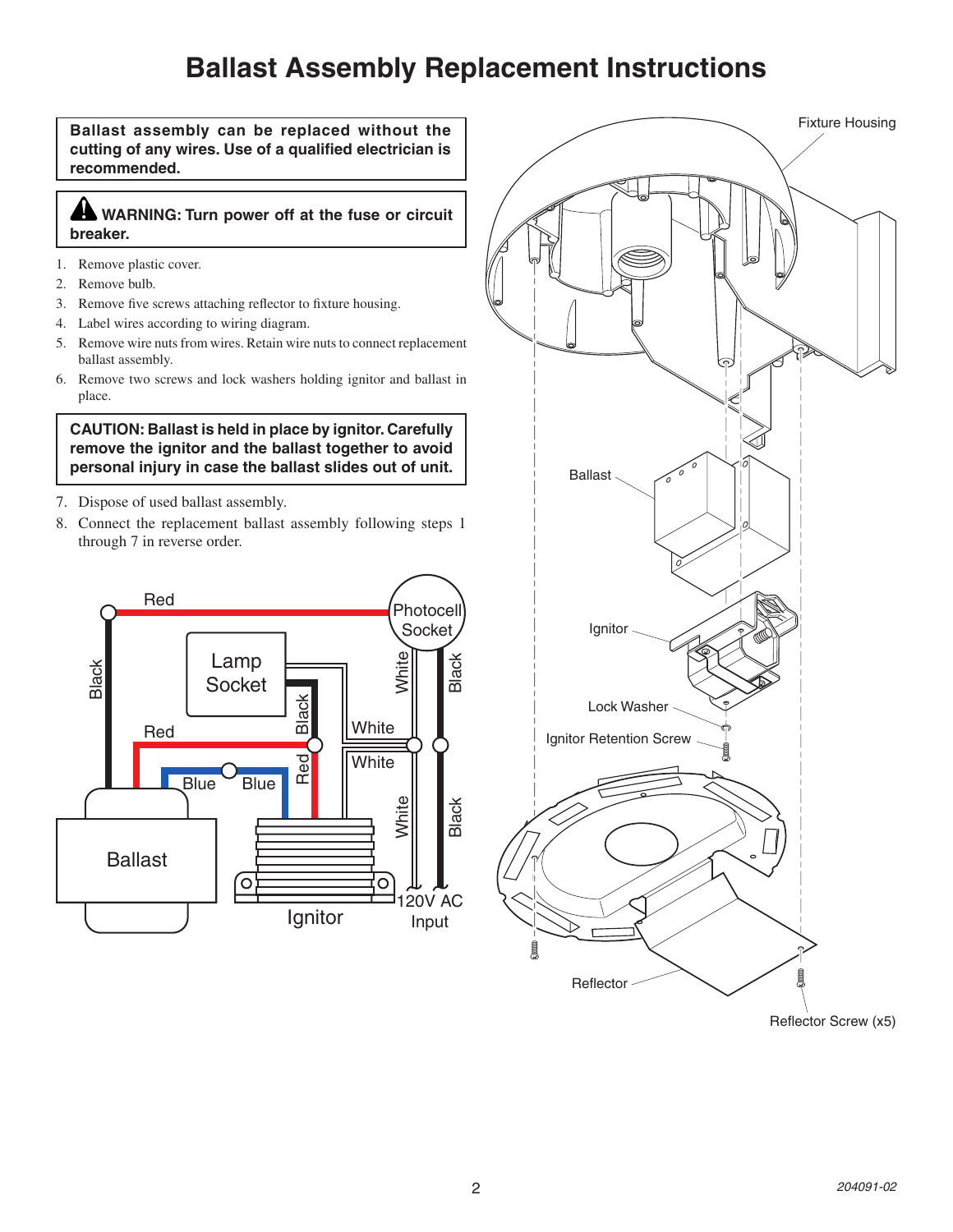# **Heath Zenith**

### **Luz de patio del crepúsculo al amanecer**

### **Modelo 5679**

### **Instrucciones para la Instalación**

### **LEA CUIDADOSAMENTE TODAS LAS INSTRUCCIONES ANTES DE EMPEZAR LA INSTALACIÓN**

**NOTA:** Todo el cableado debe realizarse de acuerdo con el Código Nacional Eléctrico (Código Eléctrico Canadiense en Canadá) usando tubería u otro medio aceptable. Contáctese con un electricista calificado si tiene alguna pregunta respecto a la adaptabilidad del sistema.

**La lámpara en el dispositivo contiene mercurio. Deseche de acuerdo con las leyes locales, estatales o federales.**

### **ADVERTENCIA: Apague la energía en el fusible o cortacircuitos.**

Este artefacto puede ser montado sobre una pared, usando o no una caja de empalme montada al ras. No trate de montar este artefacto sobre una caja de empalme para "sitio húmedo" que esté montada sobre una superficie. Use las instrucciones abajo indicadas que se apliquen a su uso.

### **Instalación Usando una Caja de Empalme**

*Nota:* Si su caja de empalme sobresale ligeramente de la pared, pueda que Ud. desee usar el empaque adjunto para que se requiera menos calafateo (sello).

1. Sostenga la Consola de Montaje y el Empaque encima de la caja de empalme. Pase los conductores de alimentación por el orificio posterior grande de la consola de Montaje. Escoja los orificios en la consola de montaje que alineen con los orificios roscados de la caja de empalme. Asegúrese que la base inferior de la Consola de Montaje esté a nivel. Asegúrela con los dos tornillos #8 provistos.

#### **Instalación Sin Una Caja de Empalme**

- 1. Seleccione la ubicación en una pared plana de madera estructuralmente firme y entre 5 a 25 pies del piso. La madera debería ser al menos de una pulgada de espesor para asegurar firmemente al artefacto.
- 2. Use la Consola de Montaje como plantilla. Sosténgala en el sitio de montaje deseado (asegúrese que la base inferior esté a nivel) y marque los cuatro orificios de montaje.
- 3. Use cuatro tornillos para madera #8 ó #10 o tornillos galvanizados de cubierta de al menos 1 pulgada de largo (no provistos) para asegurar la Consola de Montaje a la pared. Puede ser necesario taladrar orificios guías apropiados si se monta sobre madera dura para evitar rajaduras.
- 4. Retire el disco removible de la base inferior de la consola de montaje, y pase los conductores de alimentación por el agujero dejado por el disco usando la tubería flexible apropiada u otros medios de cableado aprobados.

### **Complete la Instalación**

- 1. Pase la Clavija Provisional por los orificios de la Consola de Montaje.
- 2. Este artefacto debe conectarse a tierra. Conecte el conductor de alimentación de puesta a tierra al tornillo verde de conexión a tierra. Ud. puede también conectar un "conductor flexible" desnudo o verde al tornillo de puesta a tierra, luego que los otros conductores de alimentación estén conectados, conecte el conductor flexible de puesta a tierra al conductor de alimentación de puesta a tierra.
- 3. Deslice el artefacto sobre la Consola de Montaje, y deje que el artefacto descanse sobre la Clavija Provisional.
- 4. Conecte los conductores del artefacto a los de alimentación (**negro con negro, blanco con blanco**, y si se ha añadido un conductor flexible de puesta a tierra, conecte este al conductor de alimentación de puesta a tierra). Asegúrelos con los conectadores de cable provistos.
- 5. Retire la Clavija Provisional, y deslice el artefacto todo hacia abajo sobre la consola de montaje asegurándose que ningún conductor quede apretado(atascado).
- 6. Coloque el tornillo desde abajo de la Consola de Montaje para que entre y asegure a la caja del artefacto. Ajuste este tornillo.
- 7. Instale **SOLAMENTE** una lámpara de sodio de alta presión de 70 vatios tipo S62 (provista).
- 8. Calafatee el aparato y la superficie de montaje con un sellador de silicona contra la intemperie.

Para probar el funcionamiento durante la luz diurna, cubra el fotocontrol con cinta negra. Encienda la energía. A la luz le tomará hasta diez minutos en alcanzar su brillo total. Retire la cinta del fotocontrol y su lámpara trabajará automáticamente encendiéndose en el crepúsculo y apagándose al amanecer.

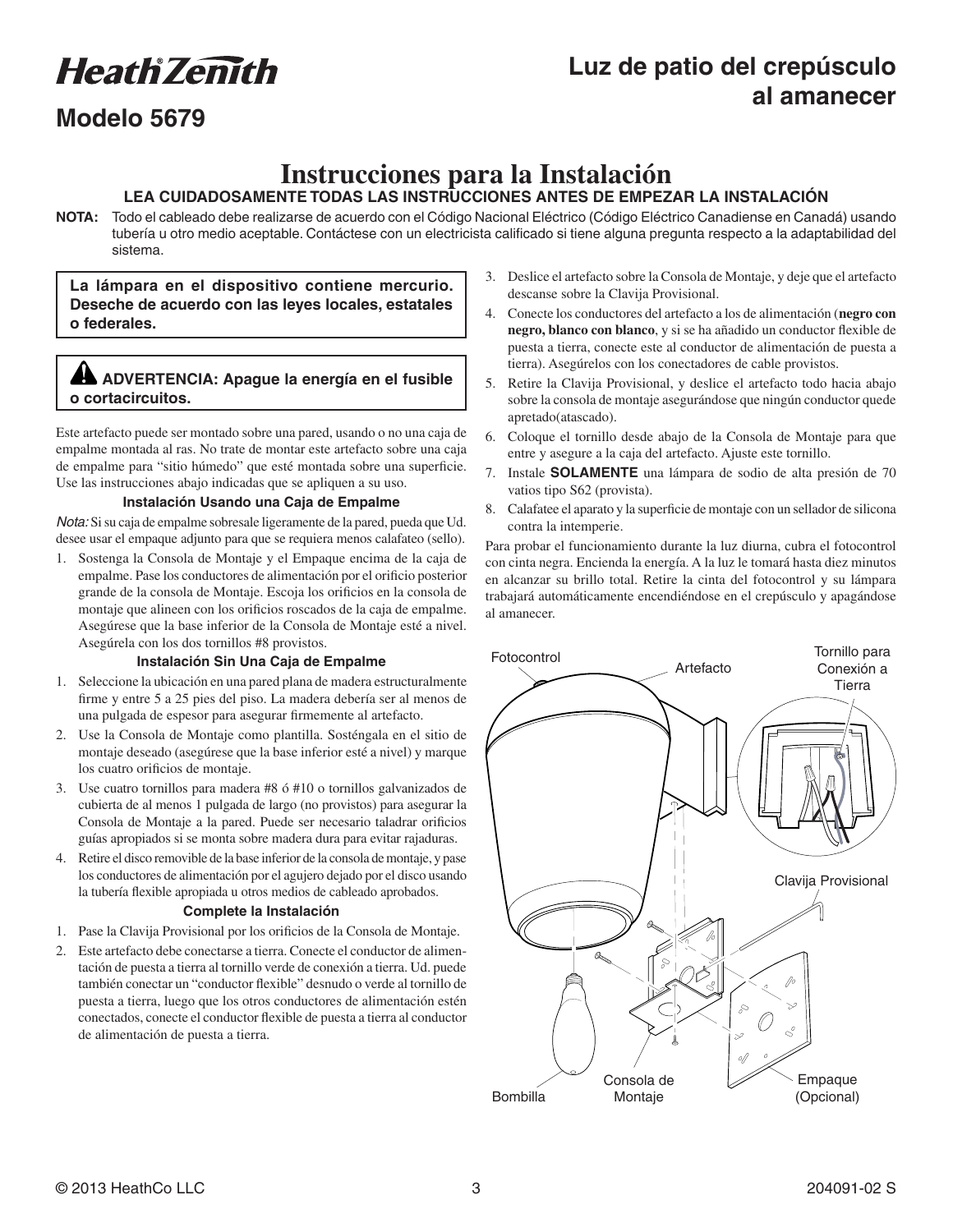# **Instrucciones para el cambio del conjunto estabilizador**

**El conjunto estabilizador puede cambiarse sin necesidad de cortar ningún alambre. Se recomienda que lo haga un electricista calificado.**

### **ADVERTENCIA: Apague la energía en el fusible o cortacircuitos.**

- 1. Retire la cobertura plástica.
- 2. Retire la bombilla.
- 3. Retire los cinco tornillos que sujetan el reflector a la caja del artefacto.
- 4. Marque los cables según el esquema eléctrico.
- 5. Retire de los conductores los conectores de alambre. Guarde estos conectores para usarlos con el conjunto estabilizador de reemplazo.
- 6. Retire los dos tornillos y las arandelas de fijación que sostienen en su sitio al encendedor y al estabilizador.

**PRECAUCIÓN: El estabilizador se sostiene en el encendedor. Retire con cuidado el encendedor y el estabilizador juntos para evitar lesiones personales en caso que el estabilizador se resbale de la unidad.**

- 8. Deseche el conjunto estabilizador usado.
- 9. Conecte el conjunto estabilizador de reemplazo siguiendo los pasos del 1 al 7 en orden inverso.



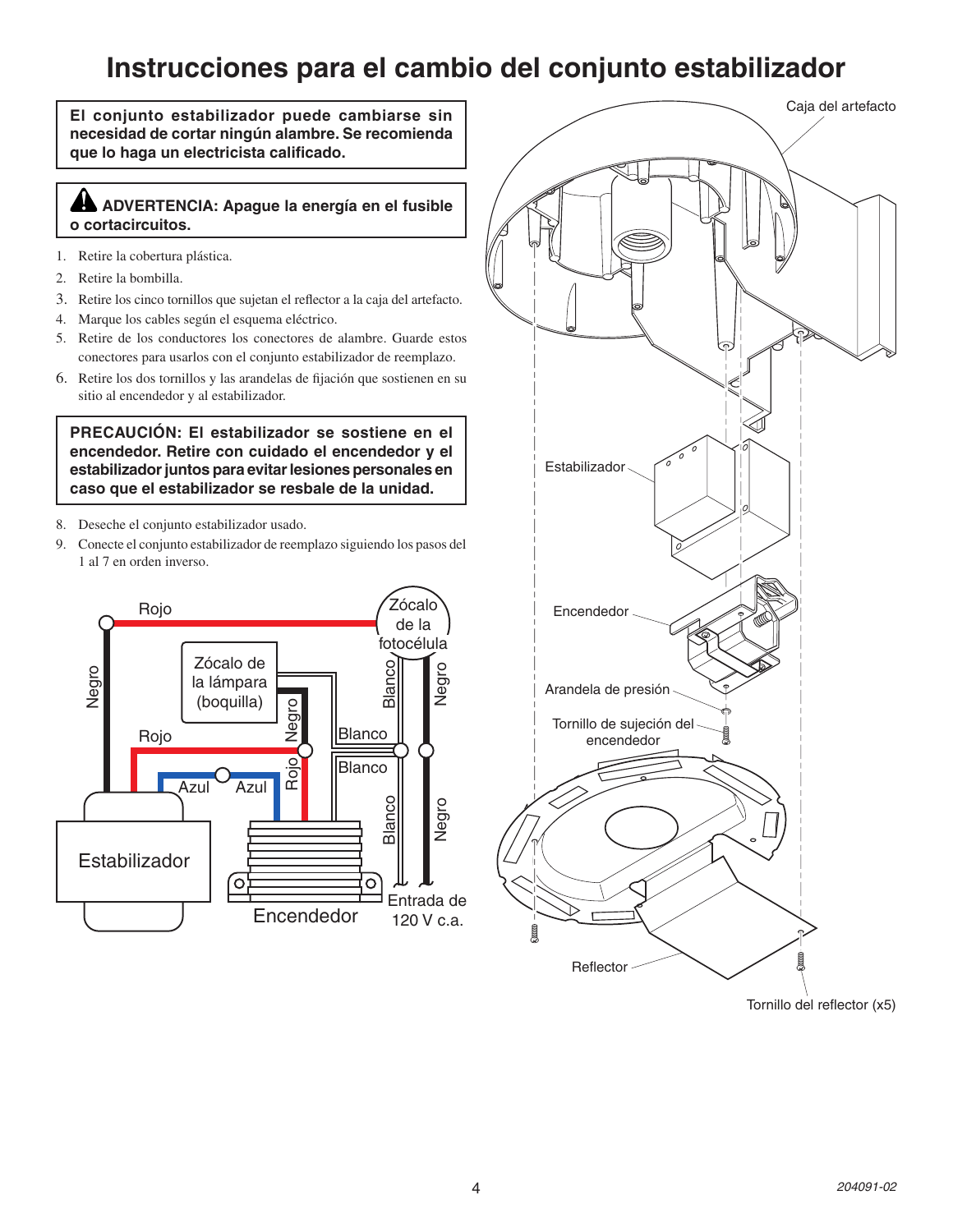**Heath Zemith** 

### **Modèle 5679**

### **Luminaire de terrasse nocturne automatique**

# **Mode d'installation**

### **LIRE SOIGNEUSEMENT LES DIRECTIVES AVANT D'ENTREPRENDRE L'INSTALLATION.**

NOTE : Le câblage doit être conforme aux exigences du Code national del'électricité (Code Canadian de l'électricité au Canada) et être installé dans des canalisations ou autres dispositifs acceptables. Si vous avez des doutes concernant la convenance du système, consultez un électricien reconnu.

**La lampe du luminaire contient du mercure. Mettezla aux rebuts conformément aux lois locales, provinciales ou fédérales.**

### **AVERTISSEMENT : Coupez l'alimentation au disjoncteur ou au fusible.**

Ce luminaire peut être monté sur un mur, avec ou sans boîte de jonction affleurante. N'essayez pas d'installer ce luminaire sur une boîte de jonction pour endroits mouillés montée en surface. Utilisez le mode d'emploi cidessous qui correspond à votre situation.

#### **Installation avec boîte de jonction**

*Note :* Si votre boîte de jonction est légèrement en saillie sur le mur, vous pourriez vouloir utiliser la garniture incluse pour minimiser le calfeutrement.

1. Placez la console de montage et la garniture sur la boîte de jonction. Insérez les fils d'alimentation dans le grand trou à l'arrière de la console de montage. Choisissez, dans la console de montage, les trous qui correspondent aux trous de vissage de la boîte de jonction. Assurez-vous que le bas de la console de montage est de niveau. Fixez le tout avec les deux vis #8 incluses.

#### **Installation sans boîte de jonction**

- 1. Choisissez un endroit sur un mur plat, à ossature de bois solide, à 10 à 25 pieds (3 à 8 m) du sol. Le bois doit avoir au moins un pouce (25 mm) d'épaisseur pour que le luminaire puisse être fixé solidement.
- 2. Utilisez la console de montage comme guide. Maintenez-là à la hauteur de montage désirée (en vous assurant que le bas est de niveau) et marquez l'emplacement des quatre trous de montage.
- 3. Utilisez quatre vis à bois #8 ou #10 ou des vis à platelage galvanisées d'au moins 1 po (25 mm) de long pour fixer la console de montage au mur. Dans le bois franc, il pourra vous falloir percer des trous-pilotes pour éviter le fendage.
- 4. Enlevez la débouchure (knockout) dans le bas de la console de montage et insérez vos fils d'alimentation par ce trou en utilisant un conduit flexible ou tout autre dispositif de câblage approprié.

#### **Terminez l'installation**

- 1. Insérez le goupille temporaire dans les trous de la console de montage.
- 2. Ce luminaire doit être mis à la terre. Raccordez le fil de terre d'alimentation à la vis verte de mise à la terre. Vous pouvez également fixer le fil nu ou la queue de cochon du fil vert à la vis verte de mise à la terre, puis raccordez la queue de cochon à la mise à la terre de l'alimentation lorsque les autres fils d'alimentation sont connectés.
- 3. Faites glisser le luminaire sur la console de montage et laissez le luminaire s'appuyer sur la goupille temporaire.
- 4. Raccordez les fils du luminaire aux fils d'alimentation (**noir à noir** et **blanc à blanc,** et si vous avez ajouté une queue de cochon comme indiqué ci-dessus, raccordez la queue de cochon au fil de terre d'alimentation). Fixez les connexions avec les serre-fils inclus.
- 5. Enlevez la goupille temporaire, et abaissez le luminaire jusque sur la console de montage, en vous assurant de ne pas pincer de fils.
- 6. Insérez la vis à travers le bas de la console de montage et dans le boîtier du luminaire. Serrez cette vis.
- 7. Installez **SEULEMENT** une ampoule 70 W de type S62 au sodium haute pression (fournie).
- 8. calfeutrez la surface de montage du luminaire avec un scellant silicone résistant aux intempéries.

Pour vérifier le fonctionnement du luminaire le jour, recouvrez la cellule photoélectrique avec un ruban noir. Mettez le courant. Le luminaire prendra jusqu'à 10 minutes pour atteindre sa pleine intensité. Enlevez le ruban de la cellule et votre luminaire fonctionnera automatiquement - s'allumera au crépuscule et s'éteindra à l'aurore.

Cellule photoélectrique

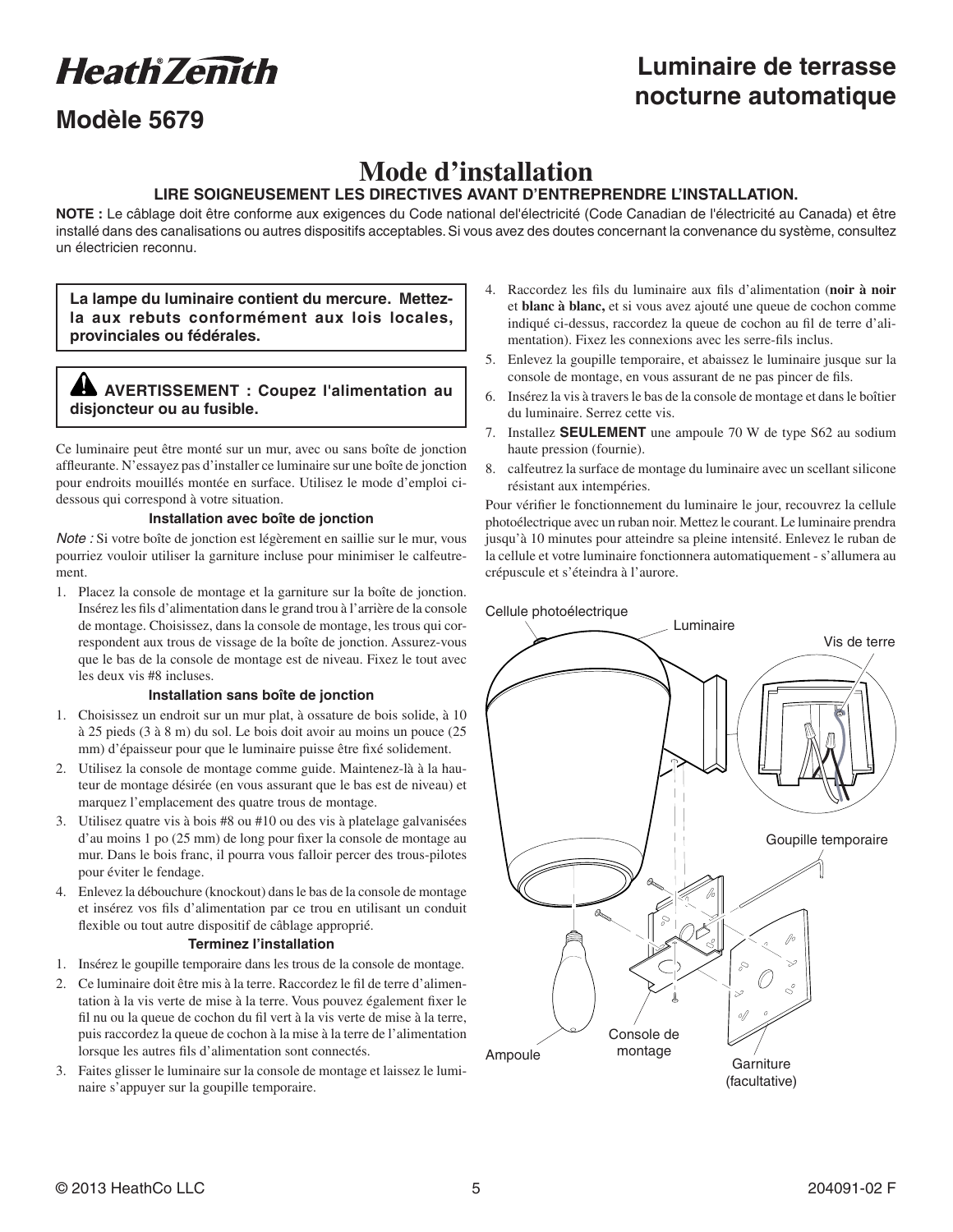# **Directives de remplacement du ballast**

Boîtier du luminaire **Il est possible de remplacer le ballast sans couper de fils. Nous recommandons de recourir aux services d'un électricien qualifié. AVERTISSEMENT : Coupez l'alimentation au disjoncteur ou au fusible.**1. Retirez le couvercle de plastique. 2. Retirez l'ampoule. 3. Retirez les 5 vis qui fixent le réflecteur au boîtier du luminaire. 4. Étiquetez les fils conformément au diagramme de câblage. 5. Enlevez les serre-fils et conservez-les pour le raccordement du ballast de remplacement. 6. Retirez les 2 vis et les rondelles frein qui maintiennent l'igniteur et le ballast en place. **ATTENTION : C'est l'igniteur qui maintient le ballast en place. Retirez avec soin l'igniteur et le ballast**  Ballast **ensemble pour éviter les blessures que pourrait causer la chute du ballast de l'appareil.** 7. Mettez le ballast usagé aux rebuts. 8. Connectez le ballast de remplacement en suivant les étapes 1 à 8 dans l'ordre inverse. Rouge Douille de Igniteur la cellule photo-électrique **Douille** Blanc Noir Noir Rondelle frein d'ampoule Noir Vis de fixation Blanc Rouge de l'igniteur Rouge<sub>J</sub> Blanc **Bleu** Bleu Blanc Noir Ballast  $\circ$  $\circ$ Alimentation Igniteur 120 V c.a.

Vis du réflecteur (5)

Réflecteur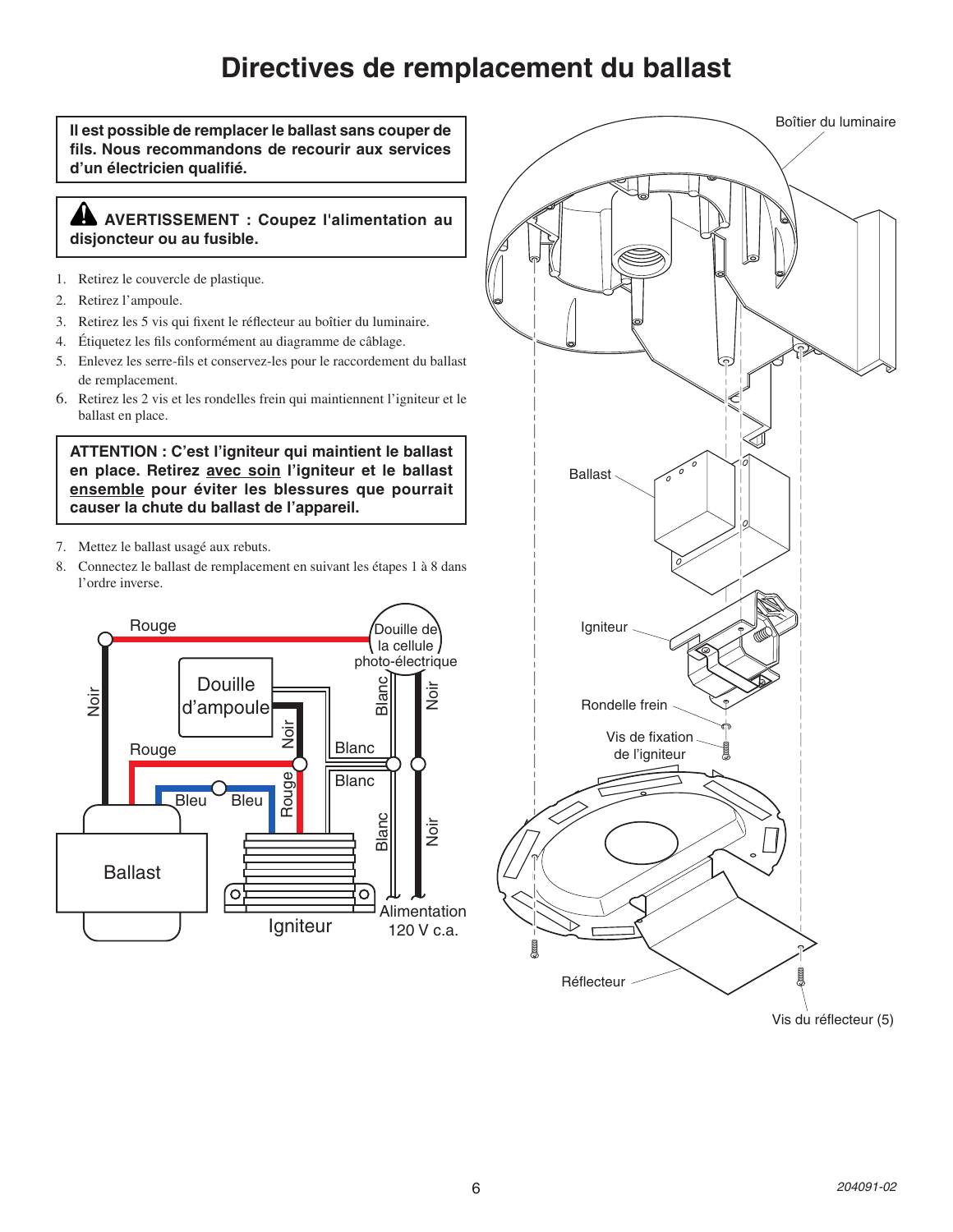# **Technical Service**

### **Please call 1-800-858-8501 (English speaking only) for assistance before returning product to store.**

If you experience a problem, follow this guide. You may also want to visit our Web site at: **www.hzsupport.com.** If the problem persists, call\* for assistance at **1-800-858-8501** (English speaking only)**,** 8:00 AM to 5:00 PM CST (M-F). You may also write\* to:

HeathCo LLC

P.O. Box 90004, Bowling Green, KY 42102

ATTN: Technical Service

\* If contacting Technical Service, please have the following information available: Model Number, Date of Purchase, and Place of Purchase. **No Service Parts Available for this Product**

### **Servicio Técnico**

### **Favor de llamar al 1-800-858-8501 (sólo para hablar en inglés) para pedir ayuda antes de devolver el producto a la tienda.**

Si tiene algún problema, siga esta guía. Usted puede también visitar nuestro sitio Web: **www.hzsupport.com.** Si el problema continúa, llame al **1-800-858-8501** (sólo para hablar en inglés), de 8:00 AM a 5:00 PM CST (L-V). Usted puede también escribir a: HeathCo LLC

P.O. Box 90004, Bowling Green, KY 42102

ATTN: Technical Service (Servicio Técnico)

\* Si se llama al Servicio Técnico, por favor tener lista la siguiente información: Número de Modelo, Fecha de compra y Lugar de compra. **No hay piezas de servicio disponibles para este producto.**

# **Service Technique**

### **Veuillez faire le 1 800 858-8501 (service en anglais seulement) pour obtenir de l'aide avant de retourner l'article au magasin.**

En cas de problème, suivez ce guide. Vous pouvez aussi visiter notre site Web à **www.hzsupport.com.** Si le problème persiste, composez\* le **1 800 858-8501** (service en anglais seulement), entre 8 h 00 et 17 h 00, HNC, du lundi au vendredi. Vous pouvez aussi écrire au : HeathCo LLC

P.O. Box 90004, Bowling Green, KY 42102

ATTN: Technical Service (Service technique)

\* Lors d'un appel au service technique, veuillez avoir les renseignements suivants à portée de main : numéro du modèle, date d'achat et endroit de l'achat.

### **Aucune pièce de rechange n'est disponible pour ce produit.**